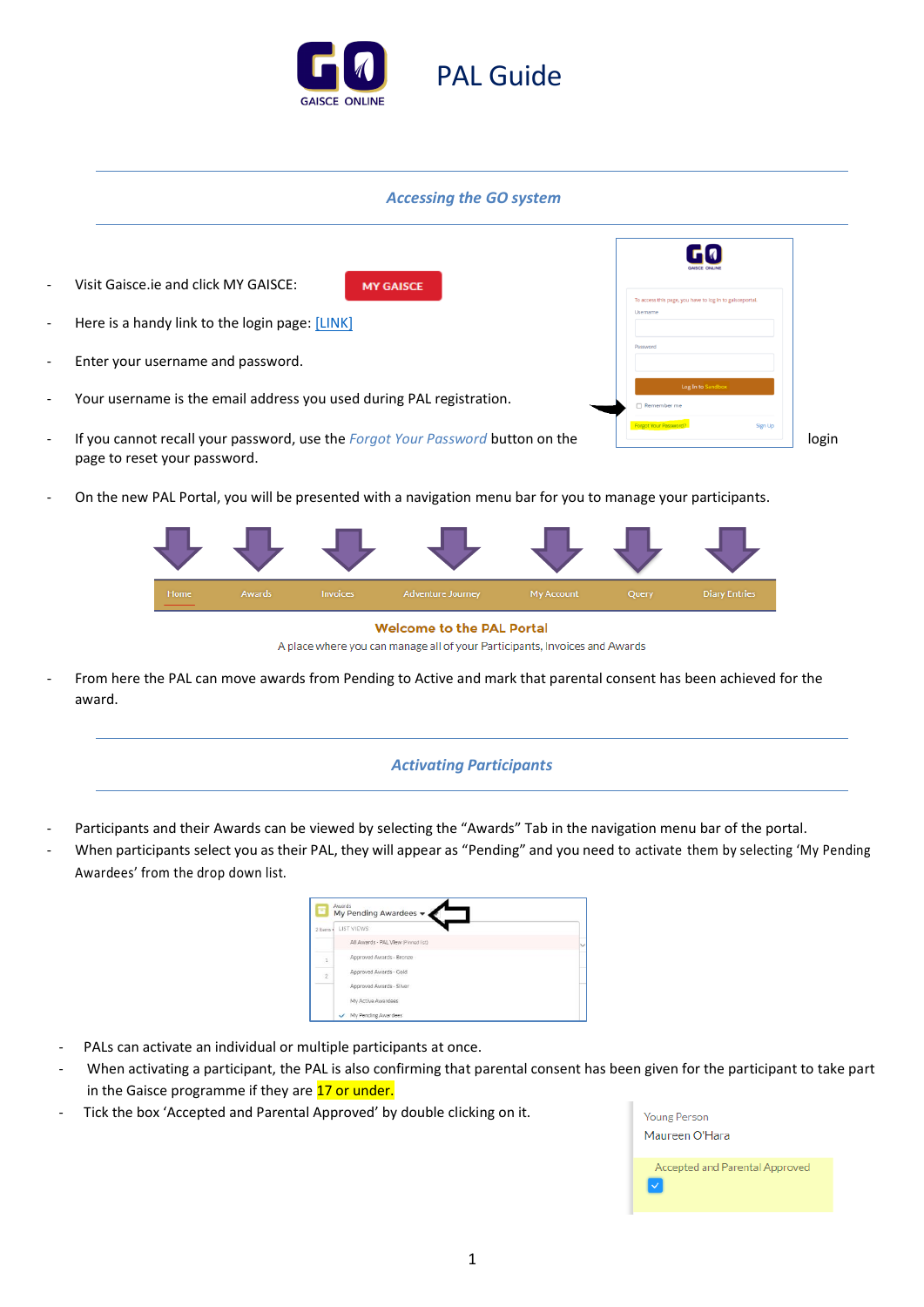

| Ξ | Awards | My Pending Awardees $\blacktriangledown$ $\cancel{\pi}$                                            |                                       |                           |                     |              |
|---|--------|----------------------------------------------------------------------------------------------------|---------------------------------------|---------------------------|---------------------|--------------|
|   |        | 2 items . Sorted by Award Name . Filtered by All awards - Award Status . Updated a few seconds ago |                                       |                           |                     | Q Search t   |
|   |        | Award Name 1<br>$\check{~}$                                                                        | <b>Accepted and Parental Approved</b> | Unique ID<br>$\checkmark$ | <b>Award Status</b> | $\checkmark$ |
|   |        | Little Niall - Bronze                                                                              |                                       |                           | Pending             |              |
|   |        | Maureen O'Hara - Silver                                                                            |                                       |                           | Pending             |              |

Scroll down to the end of the page and click 'Save'

| 2 items . Sorted by Award Name . Filtered by All awards - Award Status . Updated a few seconds ago |              |
|----------------------------------------------------------------------------------------------------|--------------|
| <b>Accepted and Parental Approved</b><br>$\checkmark$                                              | $\checkmark$ |
|                                                                                                    |              |
|                                                                                                    |              |
|                                                                                                    |              |

- PALs can choose to pay on behalf of their participants **or** instruct their participants to pay directly when registering online for their award.
- **Improved feature** PALs now have access to the participants Unique ID this ID is included in the confirmation email participants receive on award registration. This Unique ID (and participant email address) is required when participants are prompted to add or update their diary entries

# *Paying for Participants- Notes*

- PALs/GAPs can choose to pay on behalf of their participants or instruct their participants to pay directly when registering online for their award.
- If PALs choose to pay for their participants, an invoice must be created when all participants have registered. Payments are required within 30 days of registration. **Note**, if a payment is not received within 30 days, participant's access to diary entries will be restricted until payment is received.

**Note,** only participants in the paid status are covered under Gaisce's insurance.

- If your Gaisce Award Partner (GAP) wishes to send a cheque or postal order, please make payable to Gaisce The President's Award and post to Gaisce – The President's Award, Ratra House, North Road, D08 YD62. An invoice number must be presented on all EFT, cheque, and postal order payments.
- Please avoid sending cash in the post.

### *How to create an Invoice*

- Select the "Invoices" Tab in the navigation menu bar.
- In this Tab, you will see your previous invoices, or you can create a new invoice.
- To view details of a previous invoice, click on the appropriate invoice number.
- New invoices can be created by using the invoice creation wizard. Purchase Order (PO) Numbers please note some award partners may be required to request a PO number before an invoice can be created. You have the option to include your own PO number.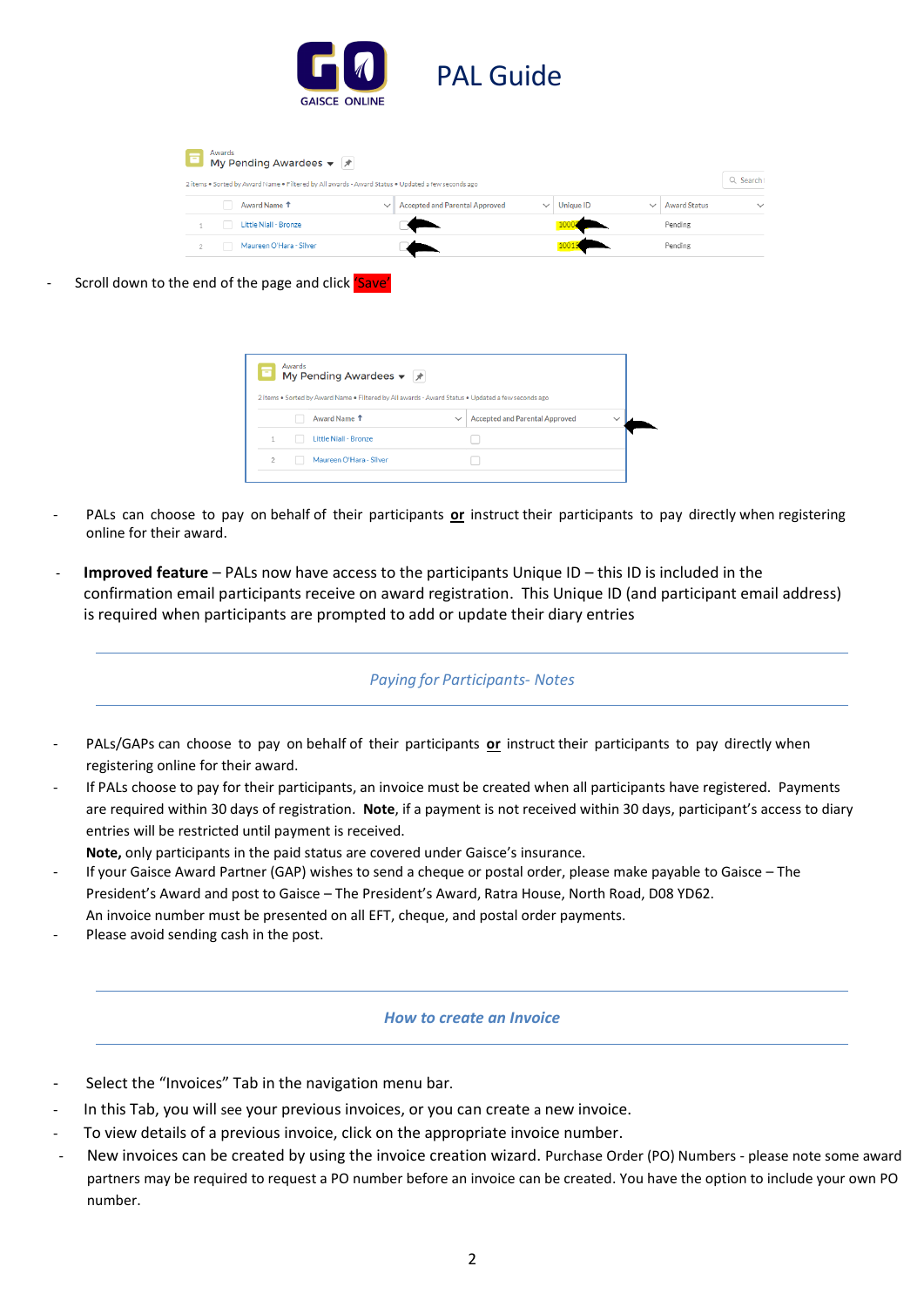

|                       | Generate Invoice                        |   |
|-----------------------|-----------------------------------------|---|
| *FAO                  |                                         |   |
|                       | For Attention Of                        |   |
| * Invoice Date        |                                         |   |
|                       |                                         | 苗 |
| Purchase Order Number |                                         |   |
|                       | PO Number - Leave Blank if not required |   |
|                       |                                         |   |

- Once the initial details have been entered, you will be prompted to select the award(s) that you would like to include on the invoice. One or more can be selected.
- Choosing 'next' will create the invoice and display a success message at this point you will receive a copy of invoice to your email, which you can choose to forward to your finance department for payment.
- To pay online by card first select an invoice. Upon selecting an invoice the payment wizard will be displayed.

| <b>Billiannia</b>                                                                                                                                                                                                                                   |                     | <b>TENNIS</b><br><b>Journal</b>                                                                                                                                                                                     | <b>Newman</b>        | Advertise Licens | $\circ$<br>1000 Million<br><b>DATE:</b>                                                                                                         |
|-----------------------------------------------------------------------------------------------------------------------------------------------------------------------------------------------------------------------------------------------------|---------------------|---------------------------------------------------------------------------------------------------------------------------------------------------------------------------------------------------------------------|----------------------|------------------|-------------------------------------------------------------------------------------------------------------------------------------------------|
| <b>EVIDED PAINTING</b><br>IFOV 30900<br>Date:<br>00/11/2021<br>244<br>epo.<br>Number of Field Lands<br>PONZIN<br>123<br>Controller<br>@ hems feet, 08/15/2021 12:55<br>Invoice Line items (1)<br>о<br>Invoice Line Hern Trunks Line  Peyment Status |                     | Ourse<br><b>Ch</b> Forder Text<br><b>TEACH</b><br>Urganic<br><b>Reynoun Type</b><br>National<br>$\Delta\phi_{\rm in}$<br>Resten Test<br>List Histmat By<br><b>Co</b> France Text, 06/11/2021 12:02<br>Young Parsons |                      |                  | <b>GAISCE</b><br>THE PRESIDENT'S<br><b>AWARD</b><br>Thank you.<br>You will be redirected to Global Pay to complete<br>your payment.             |
| III-10086                                                                                                                                                                                                                                           | <b>Insura March</b> | IE 4 Jackson                                                                                                                                                                                                        | $\omega$<br>View All |                  | Pay Now                                                                                                                                         |
|                                                                                                                                                                                                                                                     |                     |                                                                                                                                                                                                                     |                      |                  | <b>Invoice Dmail Wizard</b><br>If you debt's receive your leaster via must please gross "Next" and we will send you another over.<br><b>New</b> |

- Click **'Pay Now'** and enter card details. Please be aware that due to new security regulations (SCA Secure Card Authentication) the cardholder may need to be present to authorise the card payment. Once payment has been processed the invoice and associated awards will be marked as "Paid".
- The PAL will receive an email receipt for all invoices paid.

### *Approving Participants Diary Entries*

- The 'Diary Entries' Tab is where you can see your participants entries if they have any.
- Some PALs request that participants use the diary entries function as part of their Gaisce award journey.
- Diary Entries are optional.
- Click on the "Diary Entry Name" to read individual entries.
- PALs can review or approve an individual or bulk entry by choosing the Awaiting Approval list
- Scroll down to the end of the page and click Save

| <b>Diary Entries</b><br>Awaiting Approval $\blacktriangledown$ \[ \le \le \] |  |                       |              |                                                                                                          |                          |             |                       |  |
|------------------------------------------------------------------------------|--|-----------------------|--------------|----------------------------------------------------------------------------------------------------------|--------------------------|-------------|-----------------------|--|
|                                                                              |  | Approved <sup>+</sup> | $\checkmark$ | 3 items . Sorted by Approved . Filtered by All diary entries - Approved . Updated 2 minutes ago<br>Award | <b>Diary Entry Name</b>  | $\check{ }$ | <b>Activity Type</b>  |  |
|                                                                              |  | ✔                     |              | mini mouse - Gold                                                                                        | Jump Rope                |             | Physical Recreation   |  |
|                                                                              |  |                       |              | Test Alex - Bronze                                                                                       | My Community Involvement |             | Community Involvement |  |

## *Changing a Participants Activities*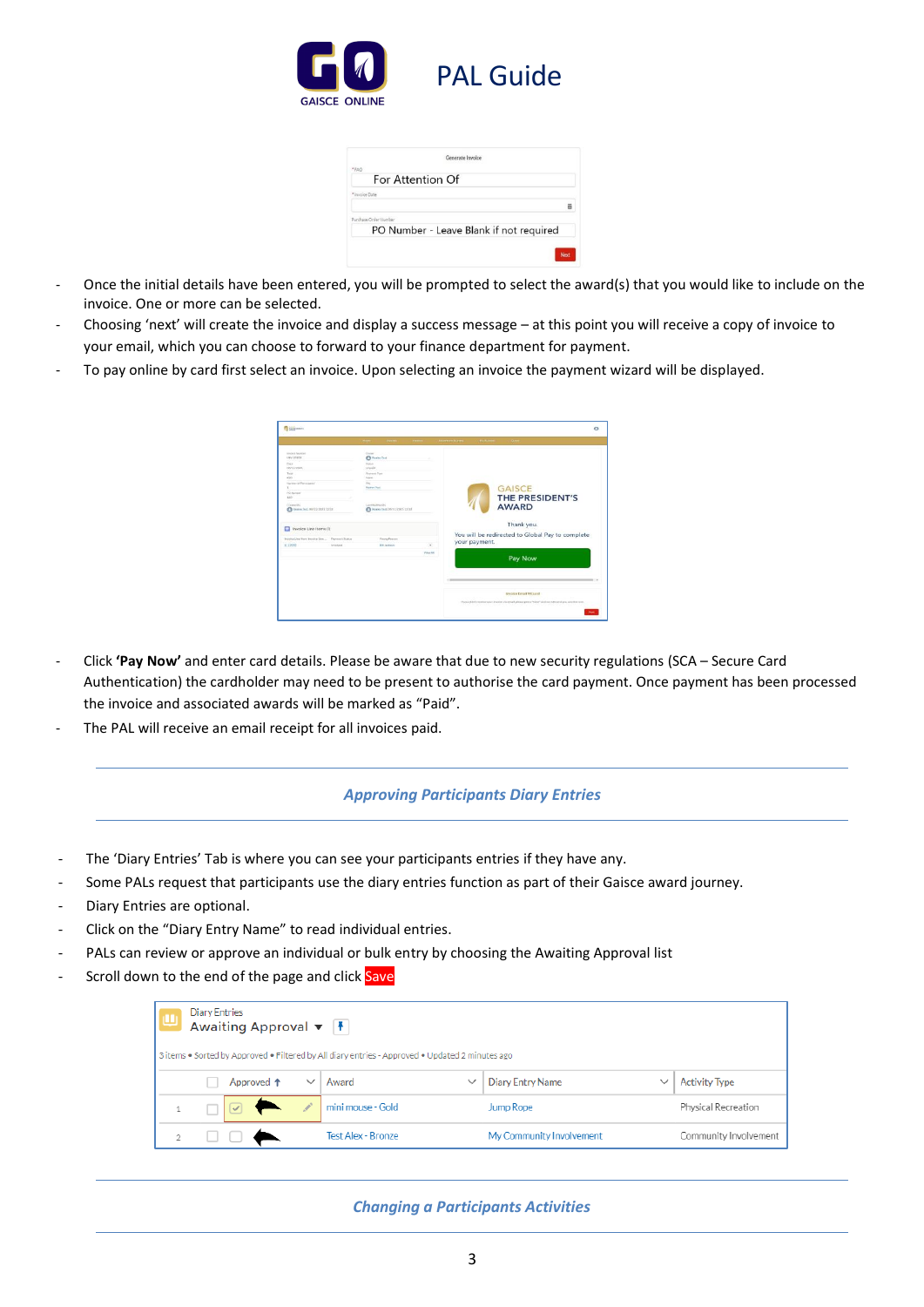

- Click the Awards Tab, then choose the 'award name' of the participants whose activities you wish to change.
- Scroll down to the 'activity detail' section and click the pencil icon beside the activity to be changed and choose from the dropdown list and then click Save

| $\vee$ Activity Details                              |                          |                         |   |
|------------------------------------------------------|--------------------------|-------------------------|---|
| Community Involvement                                |                          | Personal Skill          |   |
| Guide Leader                                         | $\overline{\phantom{a}}$ | Computers               | v |
| --None--                                             | Δ                        | Other Personal Skill    |   |
| Other (Please Specify)                               |                          | <b>Start Date</b>       |   |
| Big Sister, Big Brother Programmes                   |                          | 22/12/2020              | 萹 |
| Boys/Girls Brigade Leader                            |                          | Additional Time (Skill) |   |
| Coaching/Assistant: choose 'other' and type in sport |                          |                         |   |
| First Aid Course                                     |                          | Adventure Journey       |   |
| Fundraising campaign                                 |                          | Walk/Hike               |   |

## *Adventure Journey - Notes*

- This survey must be filled before you can **complete** your participants for their award.
- You must complete only 1 survey per Gaisce Award group, not for each individual Gaisce Participant. For example, if you have a Bronze group and a Silver group, you will be required to complete two surveys.
- PALs can create an Adventure Journey and assign participants using the Adventure Journey Tab, on the navigation menu bar.
- To start a new Adventure Journey survey, press the "New" button.
- Give the Adventure Journey a name that is easy to identify e.g. 'GAP, Award Level, YEAR'
- Fill in the remaining survey details and click Save.
- To add participants to the Adventure Journey, click on the "Awards" Tab. Check the boxes beside the Award Name of the participants you wish to add. Click on the Adventure Journey column and select the Adventure Journey you wish to add the participants to.
- Check the box 'Update [x] selected items'
- Click Apply, then Save

| $10\,$ | Alex Particpant - Bronze<br>$\mathcal{L}$         | Paid | Alex Particpant   | Active  | Gold Journey January 2022<br>× |
|--------|---------------------------------------------------|------|-------------------|---------|--------------------------------|
| 11     | LPlace Pal - Bronze                               | Paid | <b>LPlace Pal</b> | Active  | Update ó selected items        |
| 12     | Test Alex - Bronze<br>$\overline{\mathcal{L}}$    | Paid | <b>Test Alex</b>  | Active  |                                |
| $13\,$ | Little Niall - Bronze<br>아이가 그 일을 합니다. 이번 일이 있어요? |      | Alex PAL          | Pending | <b>Apply</b><br>Cancel         |

### *Notes on Approving your Participants*

In order to approve an award, all participants must be in the paid status, have completed all activities, provided evidence to the PAL that activities have been achieved, i.e. completed record sheets and lastly been added to an Adventure Journey survey.

- Where possible please approve participants in bulk to ensure that awards are distributed at the same time.
- Please allow 10 working days from approving awards to receiving medals, particularly around busy completion periods.
- Our award packages are clearly marked with 'Awards Inside', please ensure they are kept secure on delivery to your Award Partner.